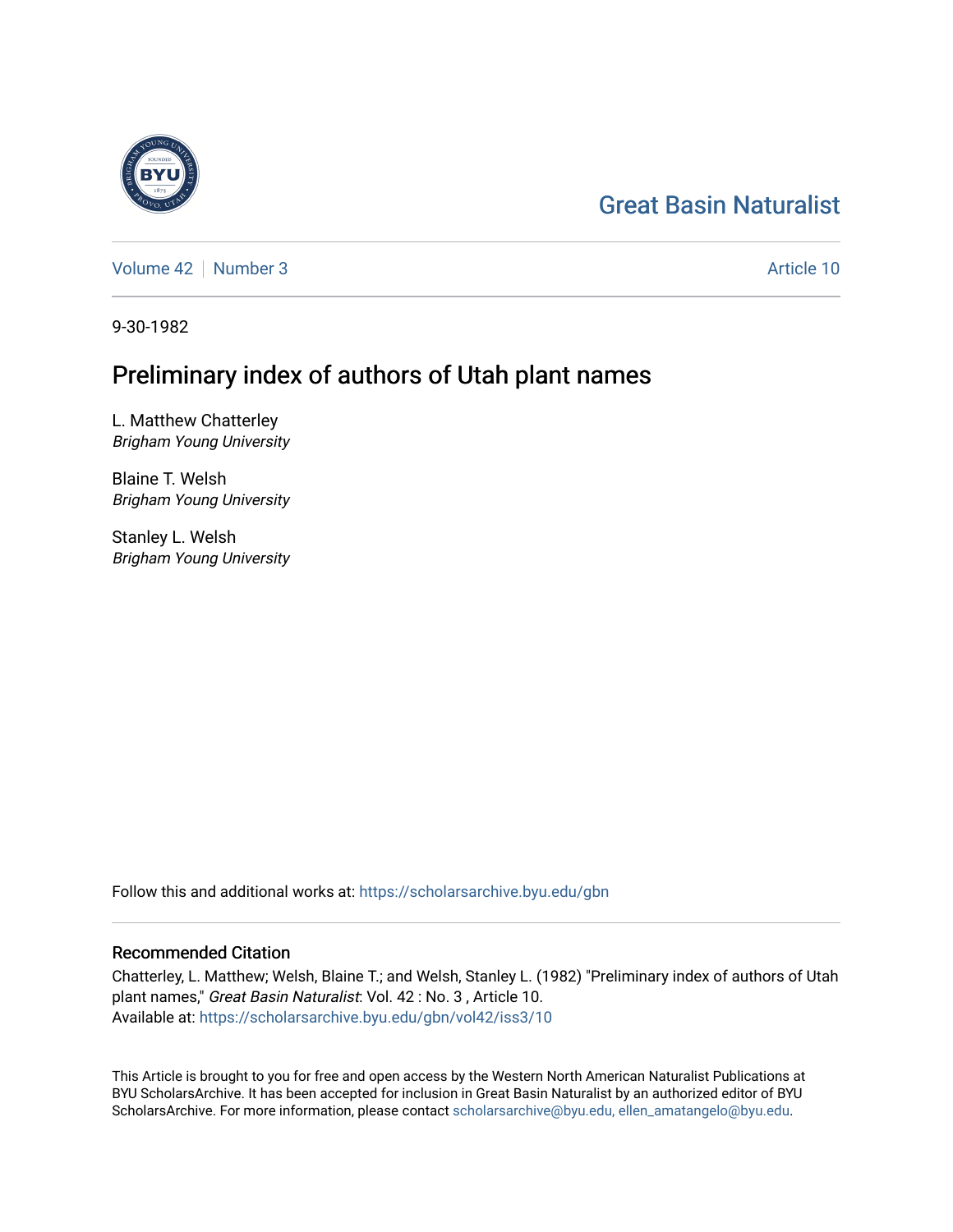### PRELIMINARY INDEX OF AUTHORS OF UTAH PLANT NAMES

L. Matthew Chatterley,' Blaine T. Welsh,' and Stanley L. Welsh'

ABSTRACT.— Presented herein is an index to approximately 800 authors of vascular plant names of Utah. A standardized abbreviation is presented for each author. These are listed alphabetically. Following each abbreviation is the full name and birth and death dates (where available) of each individual. In some cases the date of publication is given when biographical information is not known.

In compiling a preliminary list of Utah vascular plants (Welsh et al. 1981) an at tempt was made to standardize abbreviations of author names, but the many inconsistencies throughout taxonomic literature sug gested that additional work was needed. A list of all authors of Utah plant names, com mon abbreviations, and birth and death dates was begun. As the material accumulated, the potential usefulness of the information to others working in the field became apparent. There has been no previous single treatment listing the authors of Utah plant names and providing for some consistency of abbreviations. It is hoped that this guide will be a useful tool to all those who are concerned with the names of Utah plants. The name of the author of a particular taxon is considered to be a part of the plant name, and is especially useful in citation. The use of the author's name allows one to determine place of publication and other information necessary in taxonomic work.

Abbreviations are given first and then the full name. Birth and death dates (where avail able) are included to aid in correct identi fication of individuals. In some cases it has been impossible to find biographical information. We have included only the date of publication for those few individuals. We have chosen to list authors as they are cited in lit erature. Therefore, two or more authors may be listed together, and one author may ap pear in several places. This should facilitate easy access to bibliographic citations.

We have chosen to apply a double standard of abbreviation in some instances. Abbreviations of authors' names appearing separately are allowed longer designations than those where authors names are in combination with others (i.e., "T. & G." for Torrey and Gray, but "Torr." and "Gray" for the names when they stand alone).

Originally, abbreviations were to be based on the most common forms found in liter ature. Some authors names are sufficiently common in taxonomic literature that their abbreviations have become standard (i.e., Rydb., Wats., and A. Nels.). The names of other authors, often less well known or used only infrequently, were too varied, and it became apparent that <sup>a</sup> general rule was needed, even if it was an arbitrary one. It was not our purpose to rearrange a century of tradition, but strict adherence to a rigid standard was not considered practical.

During the process of this compilation the Royal Botanic Gardens, Kew, published the Draft Index of Author Abbreviations: Flowering Plants (Halliday et al. 1980). From that list some additional names and dates were obtained, but, most importantly, certain criteria for consistent abbreviations were adopted. It is not to be expected that the two lists will correspond exactly. We are only concerned with authors of Utah plant names and, with our center of focus on Utah plants, the scope is therefore much reduced.

The general principle followed has been not to abbreviate unless more than two let ters could be saved by doing so (except where the tradition of taxonomic literature dealing with Utah flora has indicated <sup>a</sup> common and acceptable alternative; i.e., Marcus Eugene

<sup>&#</sup>x27;Life Science Museum and Department of Botany and Range Science, Brigham Young University, Provo, Utah 84602.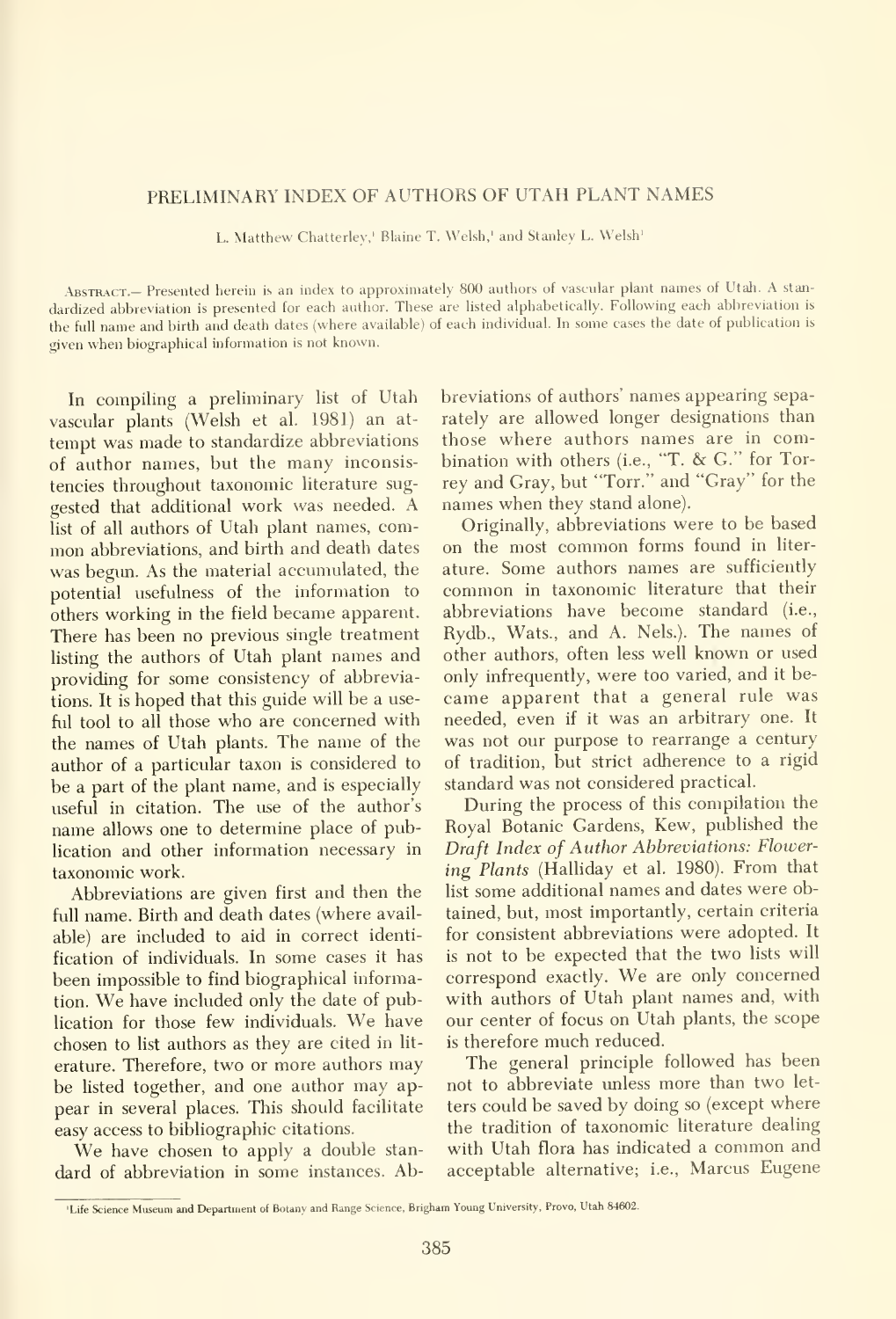Jones is "Jones," not "M.E. Jones"). Initials have been added to the abbreviation when more than one author having the same last name occurs on the list. This rule is generally followed, but when a father and son are both listed the son may be designated with an "f" (filius) following the last name. Accents, acutes, umlauts, and other diacritical marks have been omitted.

Some names included on the list are not those of taxonomists. Prior to Utah's existence as a state several government exploring expeditions made their way through portions of the region. Botanical information was obtained during these explorations and published in government records of the expeditions. Authors of those reports are cited in taxonomic literature and are included on this list also (John Charles Fremont, Howard Stansbury, William Emory, John Grubb Parke, Lorenzo Sitgreaves, Stephen Harri man Long, and others). The work of the late bibliographer of Utah botany. Earl M. Chris tensen (1967), was especially useful in obtaining information on obscure taxonomic publications and authors.

Checking of literature has been extensive. The volumes of Taxonomic Literature (Stafleu and Cowan 1976-81) were consulted, as was the three-volume set Biographical Notes upon Botanists (Bamhart 1965). Barnhart's work is a fairly complete reference of taxonomists publishing before the 1940s, and was especially helpful in providing biographical data on older authors. Flora Europaea (Tutin et al. 1964-80), an encyclopedic work on European plants, contains lists of authors and abbreviations at the end of each volume. Those lists were invaluable as sources of names and biographical data on many early European workers. Two lists of abbreviations published in state floras including information on many major botanical authors were also consulted (Keck 1970, Correll and Johnston 1970).

In many cases correct identification of an author was impossible without checking the original citation. Much time was spent consulting such standard taxonomic references as Index Kewensis, Union List of Serials, Gray Herbarium Index, and some bibliographic compilations such as Pritzel's Thesaurus Lit-

eraturae Botanicae and the four-volume work Index to American Botanical Literature, published by the Torrey Botanical Club.

Some information is still incomplete. Several older references have not been available to us, some recent author information re mains sketchy, and, undoubtably, some names have been omitted entirely. Additionally, the discovering of new plant species and the re naming of others continues to be <sup>a</sup> vital busi ness of contemporary taxonomists working with the Utah flora. This guide is, therefore, a preliminary documentation and we solicit help in obtaining corrections and additions. Address your comments to:

Herbarium Curator Author Abbreviations M. L. Bean Life Science Museum Brigham Young University Provo, Utah 84602

### **REFERENCES**

- BARNHART, J. H. 1965. Biographical notes upon botanists. New York Botanical Gardens. <sup>3</sup> Vols. G. K. Hall & Co., Boston.
- Christensen, E. M. 1967. Bibliography of Utah botany and wildland conservation. BYU Sci. Bull., Biol. Ser. 9(1):1-136.
- Correll, D. S., and M. C. Johnston. 1970. Abbreviations of authors' names. Pages 1767-1794 in Manual of vascular plants of Texas. Contr. Texas Res. Foundation 6:i-1880.
- Halliday, p., R. D. Meikle, J. Story, and H. Wilkinson. 1980. Draft index of author abbreviations. Royal Botanic Gardens, Kew.
- HUNT, RACHEL M. M. 1958 & 1961. Catalogue of botanical books. 2 Vols. Hunt Botanical Library, Pittsburgh.
- Keck, D. D. 1970. Abbreviations of authors' names. Pages 1551-1576 in P. Munz and D. D. Keck, eds., A California flora. Univ. of California Press, Berkeley.
- PRITZEL, G. A. 1871-1877 (reprint 1972). Thesaurus literaturae botanicae. Otto Koeltz Antiquariat.
- Stafleu, F. A., and R. S. Cowan. 1976. Taxonomic lit erature. 4 Vols. Utrecht, The Netherlands.
- TORREY BOTANICAL CLUB. 1969. Index to American botanical literature, 1886-1966. 4 Vols. G. K. Hall & Co., Boston.
- Tutin, T. G., V. H. Heywood, N. A. Burges, D. H. Valentine, S. M. Walters, and D. A. Webb. 1964-80. Flora Europaea. 6 Vols. University Press, Cambridge.
- Welsh, S. L., N. D. Atwood, S. Goodrich, E. Neese, K. H. Thorne, and B. Albee. 1981. Preliminary index of Utah vascular plant names. Great Basin Nat. 41:1-108.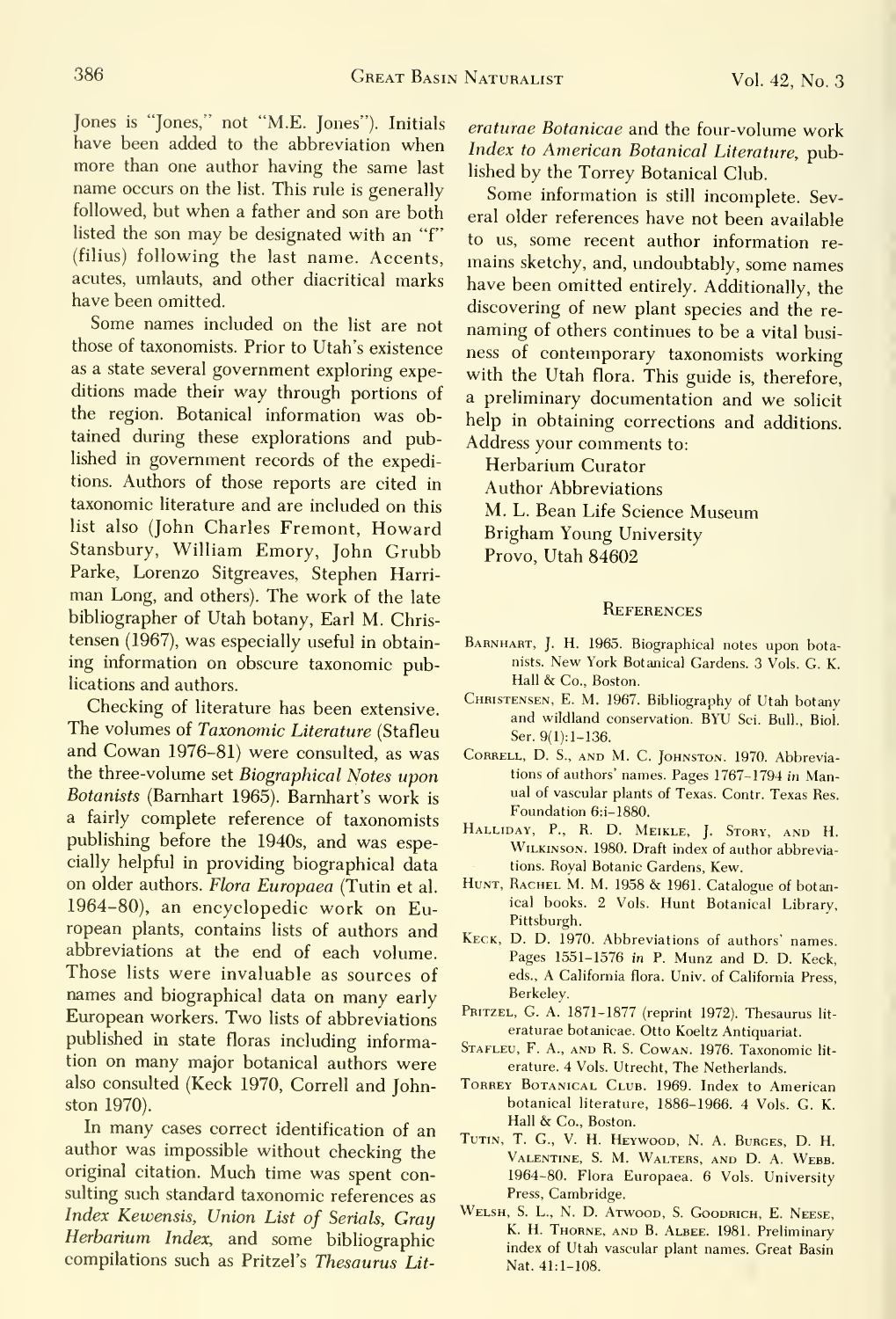#### Index of Authors

Abrams Leroy Abrams (1874-1956) Achev Daisy Bird Achey (b. 1906) Aellen Paul Aellen (1896-1973)

Agardh Carl Adolf Agardh (1785-1859)

Agardh f. Jacob Georg Agardh (1813-1901)

- Ahles Harry E. Ahles (b. 1924)
- Airy-Shaw Herbert Kenneth Airy-Shaw (b. 1902)
- Ait. William Townsend Aiton (1766-1849)
- All. Carl AUioni (1725-1804)
- Al-Shebaz Ihsan A. Al-Shebaz
- Ames Oakes Ames (1874-1950)
- L. C. Anderson Loren C. Anderson (b. 1936)
- Anderss. Nils Johan Andersson (1821-1880)
- Andrz. Antoni Lukianowicz Andrzejowski (1784-1868)
- Angstrom Johan Angstrom (1813-1879)
- Arcangeli Giovanni Arcangeli (1840-1921)
- Arnold (possibly a pseudonym; ca 1785)
- Arv.-Touv. Jean Maurice Casimir Arvet-Touvet (1841-1913)
- Asch. Paul Friedrich August Ascherson (1834-1913)
- Asch. & Graebn. Paul Friedrich August Ascherson (1834-1913) and Karl Otto Robert Peter Paul Graebner (1871-1933)
- Asch. & Mag. Paul Friedrich August Ascherson (1834-1913) and Paul Wilhelm Magnus (1844-1914)
- Asch. & Sweinf. Paul Friedrich August Ascherson (1834-1913) and Sweinf.
- Ashe William Willard Ashe (1872-1932)
- Atwood Nephi Duane Atwood (b. 1938)
- Austin Coe Finch Austin (1831-1880)
- Babe. Ernest Brown Babcock (1877-1954)
- Babe. & Stebbins Ernest Brown Babcock (1877-1954) and George Ledyard Stebbins, Jr. (b. 1906)
- Babington Charles Cardale Babington (1808-1895)
- Bailey Liberty Hyde Bailey (1858-1954)
- D. K. Bailey David Kenneth Bailey (b. 1931)
- V. L. Bailey Virginia Edith Bailey (b. 1908)
- Baker John Gilbert Baker (1834-1920)
- Baker Milo Samuel Baker (1868-1961)
- Baker & Clausen Milo Samuel Baker (1868-1961) and Jens Christian Clausen (1891-1969)
- Balbis Giovanni Battista Balbis (1765-1831)
- Ball Carleton Roy Ball (1873-1958)
- Banks Joseph Banks (1743-1820)
- Banks & Sprengel Joseph Banks (1743-1820) and Kent Polvcarp Joachim Sprengel (1766-1833)
- Barbey William Barbey (1842-1914)
- Barkley Fred Alexander Barkley (b. 1908)
- T. M. Barkley Theodore Mitchell Barkley (b. 1934)
- Bameby Rupert Charles Bameby (b. 1911)
- Barneby & Holmgren Rupert Charles Barneby (b. 1911) and Noel Herman Holmgren (b. 1937)
- Barratt Joseph Barratt (1796-1882)
- Barton William Paul Gillon Barton (1786-1856)
- Batch. Frederick William Batchelder (1838-1911)
- Batsch August Johann Georg Karl Batsch (1761-1802)
- Baumg. Johann Christian Gottlob Baumgarten (1765-1843)
- Baxter Edgar Martin Baxter (b. 1903)
- Beal William James Beal (1833-1924)
- Beaman John H. Beaman (b. 1929)
- Beauv. Baron Ambroise Marie Francois Joseph Palirot de Beauvois (1752-1820)
- Bebb M. S. Bebb (1833-1895)
- Becc. Odardo Beccari (1843-1920)
- Beckwith Edward Griffin Beckwith (1818-1881)
- Beetle Alan Ackerman Beetle (b. 1913)
- Behr Hans Hermann Behr (1818-1904)
- Bennett Arthur Bennett (1843-1929)
- L. Benson Lyman David Benson (b. 1909)
- Benson & Walkington Lyman David Benson (b. 1909) and D. L. Walkington (b. 1930)
- Benth. George Bentham (1800-1884)
- Benth. & Hook. George Bentham (1800-1884) and Joseph Dalton Hooker (1817-1911)
- Bernh. Johann Jacob Bernhardi (1774-1850)
- Besser Wilbert Swibert Joseph Gottlieb Besser (1784-1842)
- Bessey Charles Edwin Bessey (1845-1915)
- Betcke Ernest Friedrich (18i5-1865)
- Bicknell Eugene Pintard Bicknell (1859-1925)
- Bieb. Friedrich August Marschall Bieberstein (1768-1826)
- Bigelow Jacob Bigelow (1787-1879)
- Blake Sidnev Faye Blake (1892-1959)
- Blank. Joseph William Blankinship (1862-1938)
- Bluff & Fingerh. Mathias Joseph Bluff (1805-1837) and Karl Antoine Fingerhuth (1802-1876)
- Blume Carl Ludwig von Blume (1796-1862)
- BIytt Mathias Nurnsen Blytt (1789-1862)
- Boeck. Johann Otto Boeckeler (1803-1899)
- Boiss. Edmond Pierre Boissier (1810-1885)
- Boissev. & Davids. Charles Hercules Boissevain (1893-1946) and Carol Davidson
- Boissevain Charles Hercules Boissevain (1893-1946)
- J. Boivin Joseph Robert Bernard Boivin (b. 1916)
- Bolander Henry Nicholas Bolander (1831-1897)
- Bong. August Heinrich Bongard (1786-1839)
- F. Boott Francis Boott (1792-1863)
- W. Boott William Boott (1805-1887)
- Borbas Vincze von Borbas (1844-1905)
- Boreau Alexander Boreau (1793-1875)
- Borkh. Moritz Balthazar Borkhausen (1760-1806)
- Borner C. J. B. Borner (b. 1880)
- Bornm. Joseph Friedrich Nicolaus Bornmuller (1862-1948)
- Botsch. Victor P. Botschantzev (b. 1910)
- Bowden Wray Merrill Bowden (b. 1914)
- Brack. William Dunlop Brackenridge (1810-1893)
- Brand August Brand (1863-1930)
- Brandegee Townsend Stith Brandegee (1843-1925)
- M. Brandegee Mary Katharine Brandegee (1844-1920)
- Branner & Coville John Casper Branner (1850-1922) and Frederick Vernon Coville (1867-1937)
- A. Br. Alexander Carl Heinrich Braun (1805-1877)
- Breitung August J. Breitung (b. 1913)

and Sereno Watson (1826-1892) Briot Pierre Louis Briot (1804-1888) Briq. John Isaac Briquet (1870-1931) Britt. Nathaniel Lord Britton (1859-1934) Britt. & Br. Nathaniel Lord Britton (1859-1934) and

Addison Brown (1830-1913)

Joseph Nelson Rose (1862-1928)

Brewer William Henry Brewer (1828-1910) Brewer & Wats. William Henry Brewer (1828-1910)

Brenckle & Cottam Jacob Frederick Brenckle (b. 1875) and Walter Page Cottam (b. 1894)

Britt. & Rose Nathaniel Lord Britton (1859-1934) and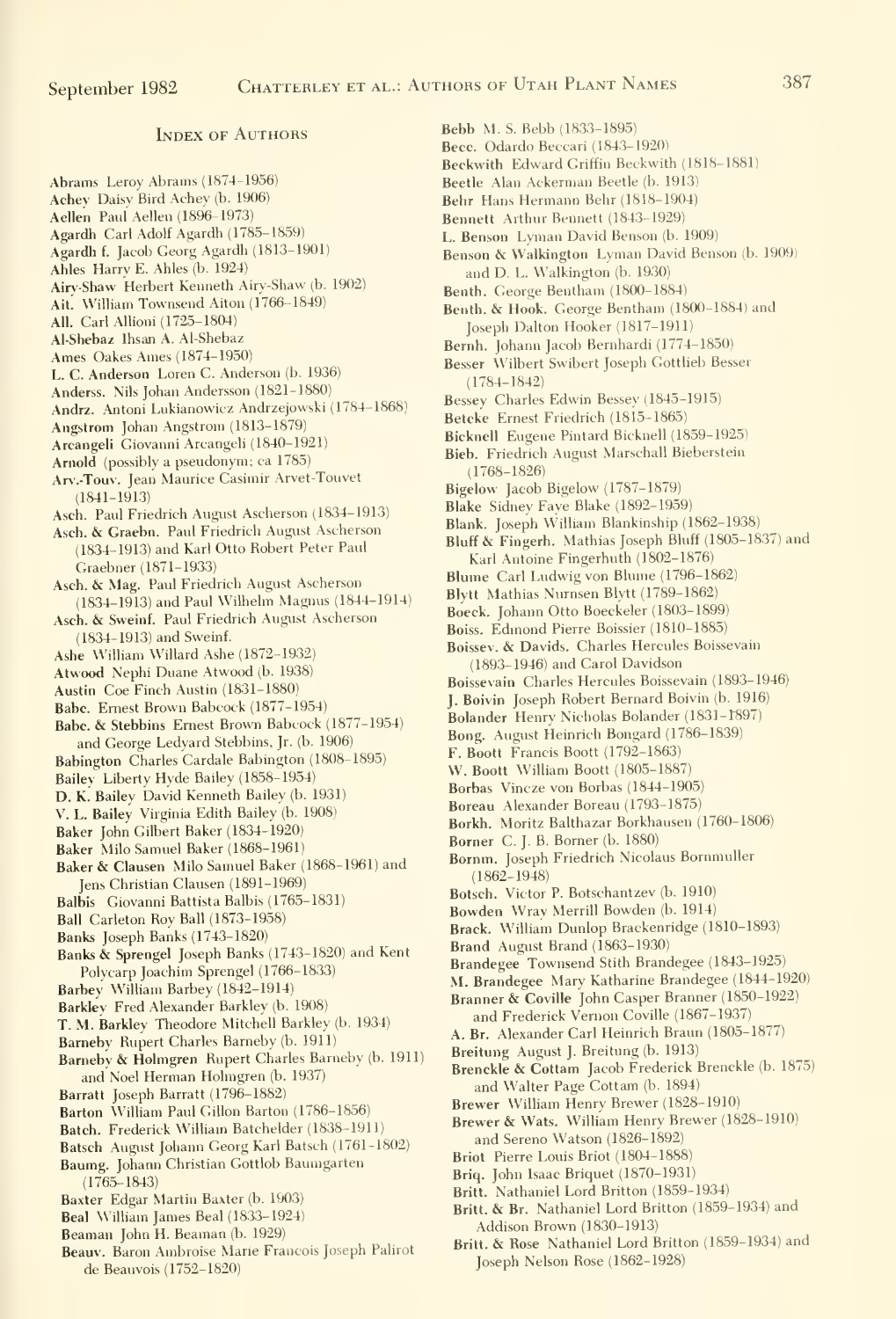- Britt. & Rusby Nathaniel Lord Britton (1859-1934) and Henry Hurd Rusby (1855-1940)
- Britt. & Shafer Nathaniel Lord Britton (1859-1934) and John Adolph Shafer (1863-1918)
- B.S.P. Nathaniel Lord Britton (1859-1934), Emerson EUick Stems (1846-1926) and Justus Ferdinand Poggenburg (1840-1893)
- R. Br. Robert Brown (1773-1858)
- Buch.-Ham. Francis Buchanan-Hamilton (1762-1829)
- Buch. Franz Georg Phillipp Buchenau (1831-1906)
- Buchholz John Theodore Buchholz (1888-1951)
- Buckley Samuel Botsford Buckley (1809-1884)
- Bunge Alexander Andrejewitsch von Bunge (1803-1890) Burgsd. Friedrich August Ludwig Burgsdorf
	- (1747-1802)
- Burman Johannes Burman (1706-1779)
- Burman f. Nicolaas Laurens Burman (1734-1793)
- Butters Frederic King Butters (1878-1945)
- Butters & Abbe Frederic King Butters (1878-1945) and Ernst Cleveland Abbe (b. 1905)
- Butters & St. John Frederic King Butters (1878-1945) and Harold St. John (b. 1892)
- Canby William Marriot Canby (1831-1904)
- Carr. Elie Abel Carriere (1818-1896)
- Carruth James Harrison Carruth (1807-1896)
- Cassidy James Cassidy (1844-1889)
- Cav. Antonio Jose Cavanilles (1745-1804)
- Chaix Dominique Chaix (1731-1800)
- Chaix Dominique Chaix (1731–1800)<br>C. & S. Ludolf Karl Adalbert von Chamisso (1781–1838) Dieck Georg Dieck (1847–1925) and Diederich Franz Leonhard von Schlectendal (1794-1866)
- Cham. Ludolf Karl Adalbert von Chamisso (1781-1838)
- Chatel. Jean Jacques Chatelain (1736-1822)
- Chaudhri Mohammad Nazeer Chaudri (b. 1932)
- Chiov. Emilio Chiovenda (1871-1941)
- 
- Choisy Jacques Denys Choisy (1799-1859)
- Chuang & Heckard Tsan-Lang Chuang (b. 1933) and Lawrence R. Heckard (b. 1923)
- S. Clark Stephen L. Clark (b. 1940)
- Clausen Jens Christian Clausen (1891-1969)
- Clokey Ira Waddell Clokey (1878-1950)
- Clover Elzada Urseba Clover (b. 1897)
- Clover & Jotter Elzada Urseba Clover (b. 1897) and Mary Lois Jotter (b. 1914)
- Cockerell Theodore Dru Alison Cockerell (1866-1948)
- Conrad Solomon White Conrad (1779-1831)
- Correll Donovan Stewart Correll (b. 1908)
- Cory Victor Louis Cory (b. 1880)
- Cosson Ernst Saint-Charles Cosson (1819-1889)
- Cottam Walter Page Cottam (b. 1894)
- Coult. John Merle Coulter (1851-1928)
- Coult. & Nels. John Merle Coulter (1851-1928) and Aven Nelson (1859-1952)
- Coult. & Rose John Merle Coulter (1851-1928) and Joseph Nelson Rose (1862-1928)
- Covas Guillermo Covas (b. 1915)
- Cov. Frederick Vernon Coville (1867-1937)
- Craig Thomas Theodore Craig (b. 1907)
- Crantz Heinrich Johann Nepomuk von Crantz (1722-1799)
- Crepin Francois Crepin (1830-1903)
- Cronq. Arthur John Cronquist (b. 1919)
- Cronq. & Keck. Arthur John Cronquist (b. 1919) and David Daniels Keck (b. 1903)
- Crosswhite Frank Samuel Crosswhite (b. 1940)
- Curran Mary Katherine Curran (1844-1920)
- Cyrillo Domenico Maria Leone Cyrillo (Cirillo) (1739-1799)
- Daniels Francis Potter Daniels (1869-1947)
- Danser Benedictus Hubertus Danser (1891-1943)
- Darby John Darby (1804-1877)
- Darlington Josephine Darlington (b. 1905)
- Daston J. S. Daston (publ. 1946)
- Daubs Edwin Horace Daubs (publ. 1965)
- Daveau Jules Alexandre Daveau (1852-1929)
- A. Davidson Anstruther Davidson (1860-1932)
- R. J. Davis Ray Joseph Davis (b. 1895)
- DC. Augustin Pyramus de Candolle (1778-1841)
- A. & C. DC. Alphonse Louis Pierre Pyramus de Candolle (1806-1893) and Anne Casimir Pyramus de Candolle (1836-1918)
- Decne. Joseph Decaisne (1807-1882)
- Degl. Jean Vincent Yves Degland (1773-1841)
- Dempster Lauramay Tinsley Dempster (b. 1905)
- Dempst. & Ehrend. Lauramay Tinsley Dempster (b. 1905) and Friedrich Ehrendorfer (b. 1927)
- Desf. Rene Louiche Desfontaines (1750-1833)
- Desmarais Yves Desmarais (publ. 1952)
- Desr. Louis Auguste Joseph Desrousseaux (1753-1838)
- Desv. Auguste Nicaise Desvaux (1784-1856)
- Detl. LeRoy Ellsworth Detling (1909-1967)
- 
- Dieck Georg Dieck (1847-1925)
- Diels Friedrich Ludwig Emil Diels (1874-1945)
- A. Dietr. Albert Gottfried Dietrich (1795-1856)
- D. Dietr. David Nathaniel Friedrich Dietrich (1800-1888)
- Dippel Leopold Dippel (1827-1914)
- D. Don David Don (1799-1841)
- G. Don Georg Don (1798-1856)
- Donn James Donn (1758-1813)
- Dorn Robert D. Dorn (publ. 1977)
- Dougl. David Douglas (1798-1834)
- Drejer Solomon Thomas Nicolai Drejer (1813-1842)
- E. Drew Elmer Reginald Drew (1865-1930)
- Duchesne Antoine Nicolas Duchesne (1747-1827)
- Dum-Cours. George Louis Marie Dumont de Courset (1746-1824)
- Dumort. Barthelemy Charles Joseph Dumortier (1797-1878)
- Dunal Michel Felix Dunal (1789-1856)
- Dunn David Baxter Dunn (b. 1917)
- Dunn & Harmon David Baxter Dunn (b. 1917) and William E. Harmon
- Durand Elias Magloire Durand (1794-1873)
- Dur. & Hilg. Elias Magloire Durand (1794-1873) and Theodore Charles Hilgard (1828-1875)
- Durazzo Ippolito Durazzo (1750-1818)
- Durieu Michel Charles Durieu de Maisonneuve (1796-1878)

D. C. Eaton Daniel Cady Eaton (1834-1895) Eckl. & Zeyh. Christian Frederick Ecklon (1795-1868) and Carl Ludwig Philipp Zeyher (1799-1858) Edwards Sydenham Teast Edwards (1769-1819)

- Dziek. & Dunn Chester T. Dziekanowski and David Baxter Dunn (b. 1917)
- Earie W. Hubert Earle (b. 1906) Eastw. Alice Eastwood (1859-1953)

Edwin Gabriel Edwin (b. 1926)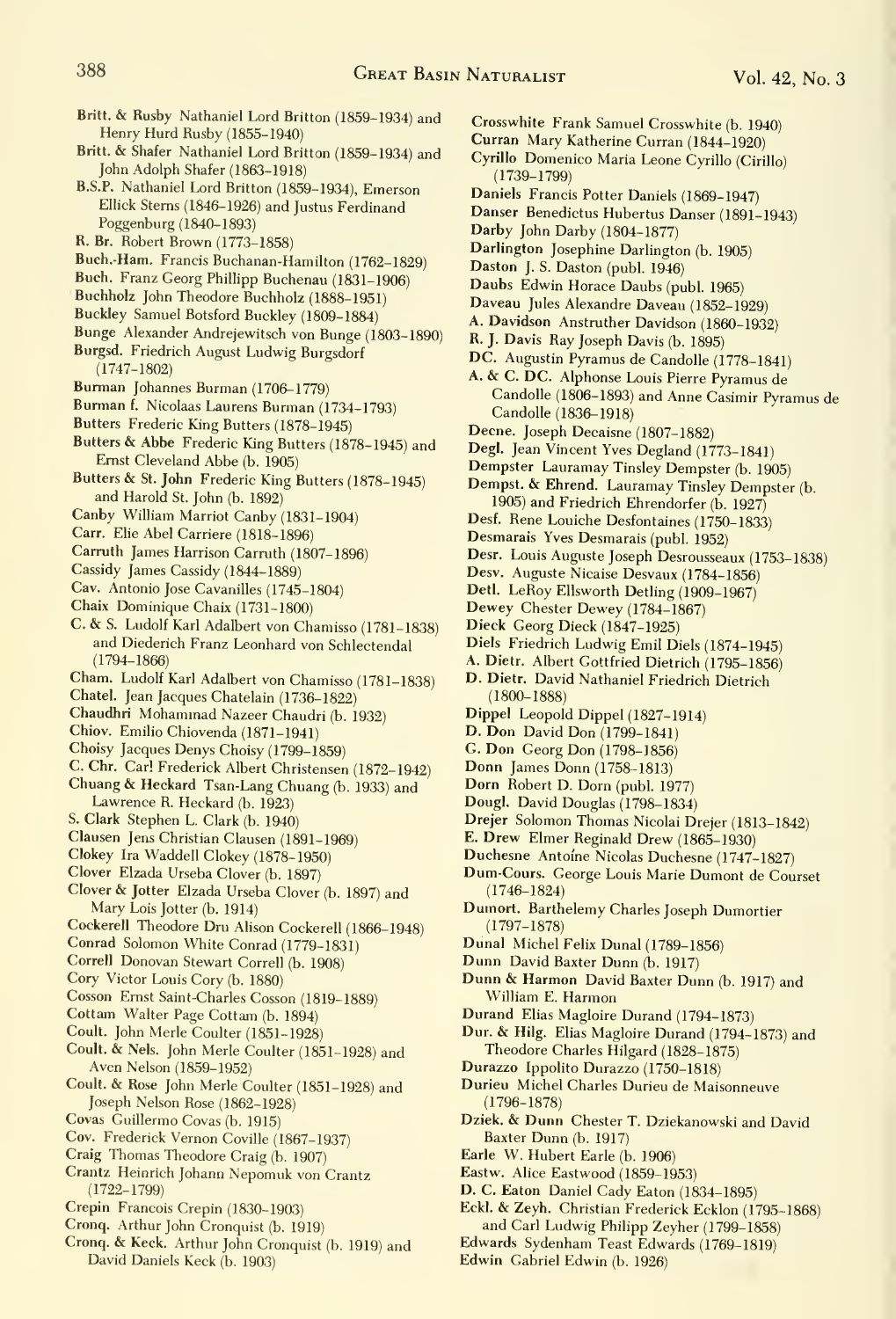- Ehrend. Friedrich Ehrendorfer (b. 1927)
- Ehrh. Friedrich Ehrhart (1742-1795)
- Eichler Hansjoerg Eichler (b. 1916)
- Ell. Stephen Elliott (1771-1830)
- Ellison William L. Ellison (b. 1923) Elmer Adolph Daniel Edward Elmer (1870-1942)
- 
- Emory William H. Emory (1811-1887)
- Endl. Stephan Friedrich Ladislaus Endlicher (1804-1849)
- Engelm. Georg Engelmann (18091/884)
- Engelm. & Bigel. Georg Engelmann (1809-1884) and John Milton Bigelow (1804-1878)
- Engler Heinrich Gustav Adolph Engler (1844-1930)
- Engl. & Irm. Heinrich Gustav Adolph Engler
- (1844-1930) and Edgar Irmscher (1887-1968) Engler & Prantl Heinrich Gustav Adolph Engler
- (1844-1930) and Karl Anton Eugene Prantl (1849-1893)
- Erskine David S. Erskine (b. 1900)
- Ewan Joseph Andorfer Ewan (b. 1909)
- Farw. Oliver Atkins Farwell (1867-1944)
- Fassett Norman Carter Fassett (1900-1954)
- Fedde Friedrich Karl Georg Fedde (1873-1942)
- Fern. Merritt Lyndon Femald (1873-1950)
- Ferris Roxana Judkins Ferris (b. 1895)
- Fisch. Friedrich Ernst Ludwig von Fischer (1782-1854)
- Fisch. & Mey. Friedrich Ernst Ludwig von Fischer (1782-1854) and Carl Anton Andrievic Meyer  $(1795 - 1855)$
- Fisch. & Trautv. Friedrich Ernst Ludwig von Fischer (1782-1854) and Ernst Rudolph Trautvetter (1809-1889)
- Fisch., Mey., & Trautv. Friedrich Ernst Ludwig von Fischer (1782-1854), Carl Anton Andrievic Meyer (1795-1855) and Ernst Rudolph Trautvetter (1809-1889)
- Flous M. Femande Flous (b. 1908)
- Flowers Seville Flowers (1900-1968)
- Focke Wilhelm Olbers Focke (1834-1922)
- Forb. & Hemsl. A. E. E. Forberg (b. 1851) and William Rotting Hemsley (1843-1924)
- Forbes James Forbes (1773-1861)
- Forsskal Pehr (Peter) Forsskal (1732-1763)
- Forster A. Forster (1810-1884)
- Fosberg Francis Raymond Fosberg (b. 1908)
- Foum. Eugene Pierre Foumier (1834-1884)
- Franchet Adrien Rene Franchet (1834-1900)
- Franco Juao Manuel Antonio do Amaral Franco (b. 1921)
- Franklin John Franklin (1786-1847)
- Fraser John Eraser (1750-1811)
- Frem. John Charles Fremont (1813-1890)
- Fresen. Johann Baptist Georg Wolfgang Fresenius (1808-1866)
- Fries Elias Magnus Fries (1794-1878)
- Fritsch Karl F. Fritsch (1864-1934)
- Gaertner Joseph Gaertner (1732-1791)
- Gaertn., Mey. & Scherb. Joseph Gaertner (1732-1791), Bemhard Meyer (1767-1836) and Johannes Scherbius (1769-1813)
- Galloway Leo A. Galloway (publ. 1975)
- Gand. Michel Gandoger (1850-1926)
- Garcke Christian August Friedrich Garcke (1819-1904)
- Garrett Albert Osbun Garrett (1870-1948) Gates Reginald Ruggles Gates (1882-1962)
- C. Gay Claude Gay (1800-1873)
- Gentry Howard Scott Gentry (b. 1903)
- Geyer Carl Andreas Geyer (1809-1853)
- Gilib. Jean Emmanuel Gilibert (1741-1814)
- J. M. Gillett John Montagu Gillett (b. 1918)
- Glad J. B. Glad (publ. 1971)
- C. C. Gmel. Carl Christian Gmelin (1762-1837)
- S. G. Gmel. Samuel Gottlieb Gmelin (1744-1774)
- Godron Dominique Alexandre Godron (1807-1880)
- Goldie John Goldie (1793-1886)
- Goodding Leslie Newton Goodding (b. 1880)
- Goodman George Jones Goodman (b. 1904)
- Goodm. & Hitchc. George Jones Goodman (b. 1904) and Charles Leo Hitchcock (b. 1902)
- Gopp. Heinrich Robert Goppert (1800-1884)
- Gord. & Glend. George Gordon (1806-1879) and Robert Glendinning (fl. 1844-1858)
- Gould Frank W. Gould (b. 1913)
- Gould & Kapadia Frank W. Gould (b. 1913) and Zarir Kapadia (b. 1935)
- Graebner Karl Otto Robert Peter Paul Graebner (1871-1933)
- Graham Robert Graham (1786-1845)
- Grant Alva Day Grant (b. 1920)
- A. & V.Grant Alva Day Grant (b. 1920) and Verne Edwin Grant (b. 1917)
- V. Grant Verne Edwin Grant (b. 1917)
- Gray Asa Gray (1810-1888)
- Gray, Wats. & Robins. Asa Gray (1810-1888), Sereno Watson (1826-1892) and Benjamin Lincoln Robinson (1864-1935)
- S. F. Gray Samuel Frederick Gray (1766-1828)
- Greene Edward Lee Greene (1843-1915)
- Greenman Jesse Moore Greenman (1867-1951)
- Greenm. & Roush Jesse Moore Greenman (1867-1951) and Eva Myrtelle Roush (b. 1886)
- Griffith John William Griffith (1819-1901)
- Griseb. August Heinrich Rudolf Grisebach (1814-1879)
- Hackel Eduard Hackel (1850-1926)
- Haenke Thaddaus Haenke (1761-1817)
- Halacsy Eugene von Halacsy (1842-1913)
- Hall Harvey Monroe Hall (1874-1932)
- H. & C. Harvey Monroe Hall (1874-1932) and Frederic Edward Clements (1874-1945)
- Hand.-Mazz. Heinrich von Handel-Mazzetti (1882-1940)
- Hanks & Small Lenda Tracy Hanks (1879-1944) and John Kunkel Small (1869-1938)
- C. A. Hanson Craig Alfred Hanson (b. 1935)
- Harrington Harold David Harrington (b. 1903)
- Hartman Cari Johan Hartman (1790-1849)
- Harv. & Gray William Henry Harvey (1811-1866) and Asa Gray (1810-1888)
- Hauman Lucien Hauman (1880-1965)
- Hausskn. Heinrich Care Haussknecht (1838-1903)
- Hawksworth & Wiens F. G. Hawksworth (fl. 1964) and Delbert Weins (b. 1935)
- Haw. Adrian Hardy Haworth (1768-1833)
- Hayden Ferdinand Vandeveer Hayden (1829-1887)

Hemsley William Botting Hemsley (1843-1924)

- Heil Kenneth D. Heil (b. 1941)
- Heimerl Anton Heimerl (1857-1942)
- Heiser Charles Bixter Heiser (b. 1920)
- Heller Amos Arthur Heller (1867-1944)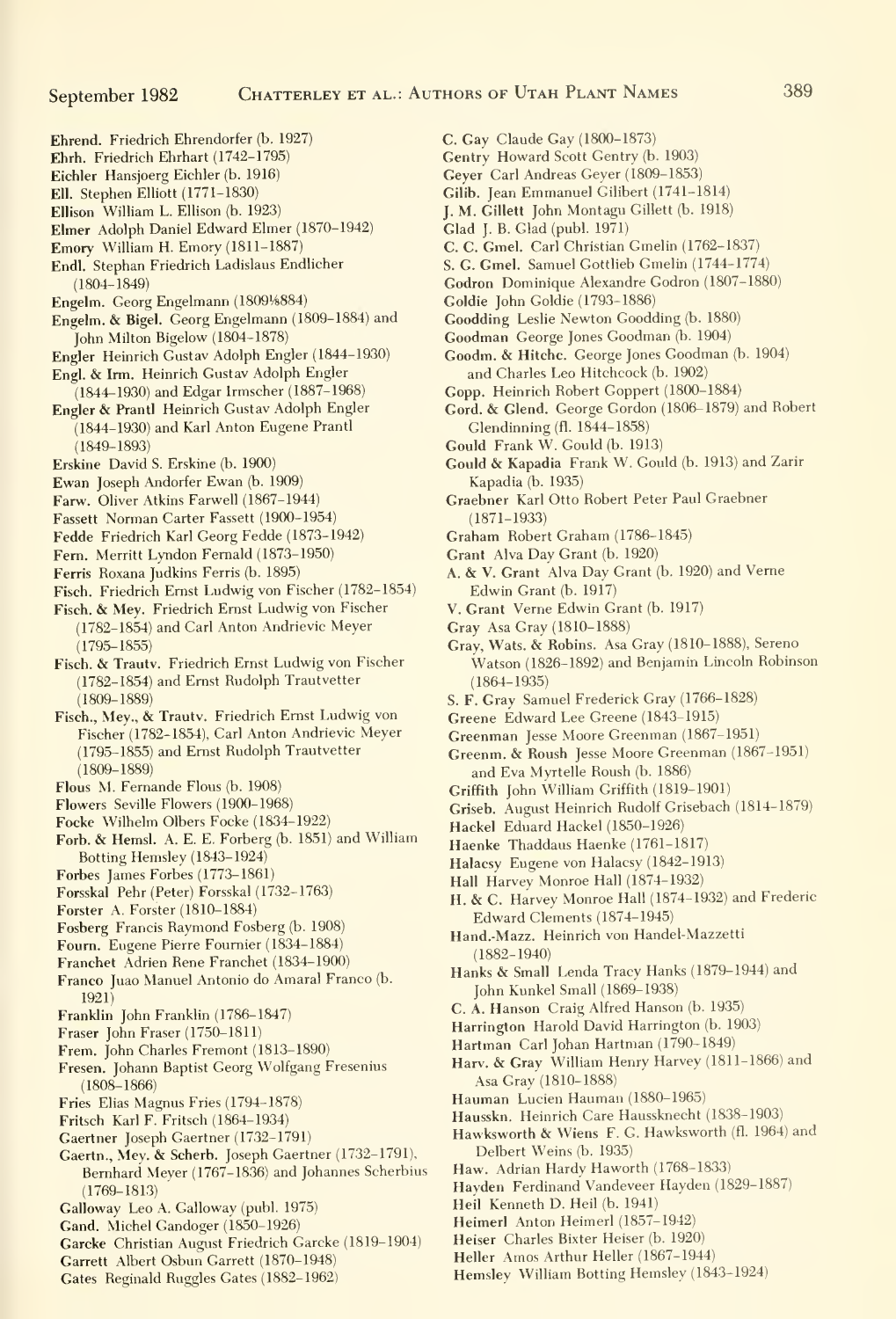- Henckel Leo Victor Felix Henckel von Donnersmarck (1785-1861)
- Henderson Louis Fomiquet Henderson (1853-1942)
- Henrard Jan Theodoor Henrard (b. 1881)
- L. Henry Louis H. Henry (1853-1903)
- F. Hermann Frederick Joseph Hermann (b. 1906)
- Herrmann Johann Herrmann (1738-1800)
- Herter William Gustav Franz Herter (1884-1958)
- Hess & Dunn Loyd W. Hess and David Baxter Dunn (b. 1917)
- Hieron. Georg Hans Emmo Wolfgang Hieronymous (1846-1921)
- Higgins Larry Charles Higgins (b. 1936)
- Hildebr. Friedrich Hermann Gustav Hildebrand (1835-1915)
- Hilend Martha Luella Hilend (b. 1902)
- Hilend & Howell Martha Luella Hilend (b. 1902) and John Thomas Howell (b. 1903)
- Hill John Hill (1716-1775)
- A. S. Hitchc. Albert Spear Hitchcock (1865-1935)
- Hitchc. & Chase Albert Spear Hitchcock (1865-1935) and Mary Agnes Chase (1869-1963)
- C. L. Hitchc. Charles Leo Hitchcock (b. 1902)
- Hitchc. & Maguire Charles Leo Hitchcock (b. 1902) and Bassett Maguire (b. 1904)
- E. Hitchc. Edward Hitchcock (1793-1864)
- Hoffm. George Franz Hoffman (1760-1826)
- H. T. Holm Herman Theodor Holm (1854-1932)
- A. & N. Holmgren Arthur Hermann Holmgren (b. 1912) and Noel Herman Holmgren (b. 1937)
- Holmgren, Schultz & Lowrey Arthur Hermann Holmgren (b. 1912), Leila M. Schultz and Timothy K. Lowrey
- N. Holmgren Noel Herman Holmgren (b. 1937)
- N. & P. Holmgren Noel Herman Holmgren (b. 1937) and Patricia (nee Kern) Holmgren (b. 1940)
- P. Holmgren Patricia (nee Kern) Holmgren
- Holz. John Michael Holzinger (1853-1929)
- Honck. Gerhard August Honckeny (1724-1805)
- Hook. & Baker Joseph Dalton Hooker (1817-1911) and John Gilbert Baker (1834-1920)
- Hook. William Jackson Hooker (1785-1865)
- H. & A. William Jackson Hooker (1785-1865) and George Amott Walker Amott (1799-1868)
- Hook. & Grev. William Jackson Hooker (1785-1865) and Robert Kaye Greville (1794-1866)
- Hopkins Milton Hopkins (b. 1906)
- Hoppe David Heinrich Hoppe (1760-1846)
- Homem. Jens Wilken Homemann (1770-1841)
- Host Nicolaus Thomas Host (1761-1834)
- House Homer Doliver House (1878-1949)
- J. T. Howell John Thomas Howell (b. 1903)
- Howell Thomas Jefferson Howell (1842-1912)
- Hu & Cheng Shiu-ying Hu (b. 1910) and Ching-yung Joyce Cheng (b. 1919)
- Hubb. Frederic Tracy Hubbard (1875-1962)
- Hudson William Hudson (1730-1793)
- Hulten Oskar Eric Gunnar Hulten (1894-1981)
- H. B. K. Friedrich Wilhelm Heinrich Alexander vop Humboldt (1769-1859), Aime Jacques Alexandre Bonpland (1773-1858) and Karl Sigismund Kunth (1788-1850)
- Huth Ernest Huth (1845-1897)
- Hylander Nils Hylander (1904-1970)
- litis Hugh Hellmut (b. 1925)
- Isely Duane Isely (b. 1918)
- Ives Joseph Christmas Ives (1828-1868)
- Jacq. Nicolaus Jacquin (1727-1817)
- James Edwin James (1797-1861)
- Jarm. A. V. Jarmolenko (1905-1944)
- Jepson Willis Linn Jepson (1867-1946)
- Jepson & Bailey Willis Linn Jepson (1867-1946) and Liberty Hyde Bailey (1858-1954)
- B. L. Johnson B. Lennart Johnson (b. 1909)
- Johnston Ivan Murray Johnston (1898-1960)
- J. R. Johnston John Robert Johnston (b. 1880)
- Jones Marcus Eugene Jones (1852-1934)
- Juz. Sergei Vasilievic Juzepczak (1893-1959)
- Kar. & Kir. Grigorij Silic Karelin (1801-1872) and Ivan Petrovik Kirilow (1821 or 1822-1842)
- Karsten Carl Wilhem Gustav Hermann Karsten (1817-1908)
- Kaulf. Georg Friedrich Kaulfuss (1786-1830)
- Kearney Thomas Henry Kearney (1874-1956)
- Kearney & Peebles Thomas Henry Kearney (1874-1956) and Robert Hibbs Peebles (1900-1956)
- Keck David Daniels Keck (b. 1903)
- Kellogg Albert Kellogg (1813-1887)
- Ker John Bellenden Ker (previously John Gawler) (1764-1842)
- Kerner R. Anton Joseph Kerner von Marilaun (1831-1898)
- Kiob. (publ. ca 1770)
- Kit. Paul Kitaibei (1757-1817)
- Kittell Marie Teresa Kittell (b. 1892)
- W. Klein William Klein (publ. 1962)
- Klotzsch Johann Friedrich Klotzsch (1805-1860)
- Knerr Ellsworth Brownell Knerr (1861-1942)
- K. Koch Karl Heinrich Emil Ludwig Koch (1809-1879)
- Koch Wilhelm Daniel Joseph Koch (1771-1849)
- Koehne Bernard Adalbert Emil Koehne (1848-1918)
- Koeler George Ludwig Koeler (1765-1807)
- Koenig Carl Dietrich Eberhard Koenig (1774-1851)
- Koen. & Sims Carl Dietrich Eberhard Koenig
- (1774-1851) and John Sims (1740-1831)
- Koidz. Genichi Koidzumi (1883-1953)
- Komarov Vladimir Leontjevic Komarov (1869-1945)
- Krap. Antonio Krapovickas (publ. 1970)
- Krause Ernst Hans Ludwig Krause (1859-1942)
- Kuhn Maximilian Friedrich Adeibert Kuhn (1842-1894)
- Kukenthal Georg Kukenthal (1864-1955)
- Kunth Karl Sigismund Kunth (1788-1850)
- Kuntze Carl Ernst Otto Kuntze (1843-1907)
- Kunze Gustav Kunze (1793-1851)
- L'Her. Charles Louis de Brutelle L'Heritier (1746-1800)
- Lag. Mariano Lagasca Y Segura (1776-1839)
- Lag. & Rodr. Mariano Lagasca Y Segura (1776-1839) and Jose Demetris Rodriguez (1780-1846)
- Lam. Jean Baptiste Antoine Pierre de Monnet de Lamark (1744-1829)
- Lam. & DC. Jean Baptiste Antoine Pierre de Monnet de Lamark (1744-1829) and Augustin Pyramus de Candolle (1778-1841)
- Lam. & Poir. Jean Baptiste Antoine Pierre de Monnet de Lamark (1744-1829) and Jean Louise Marie Poiret (1755-1834)
- Lambert Alymer Bourke Lambert (1761-1842)

Ledeb. Carl Friedrich von Ledebour (1785-1851)

Lawson Charles Lawson (1794-1873) Laxmann Erik G. Laxmann (1737-1796)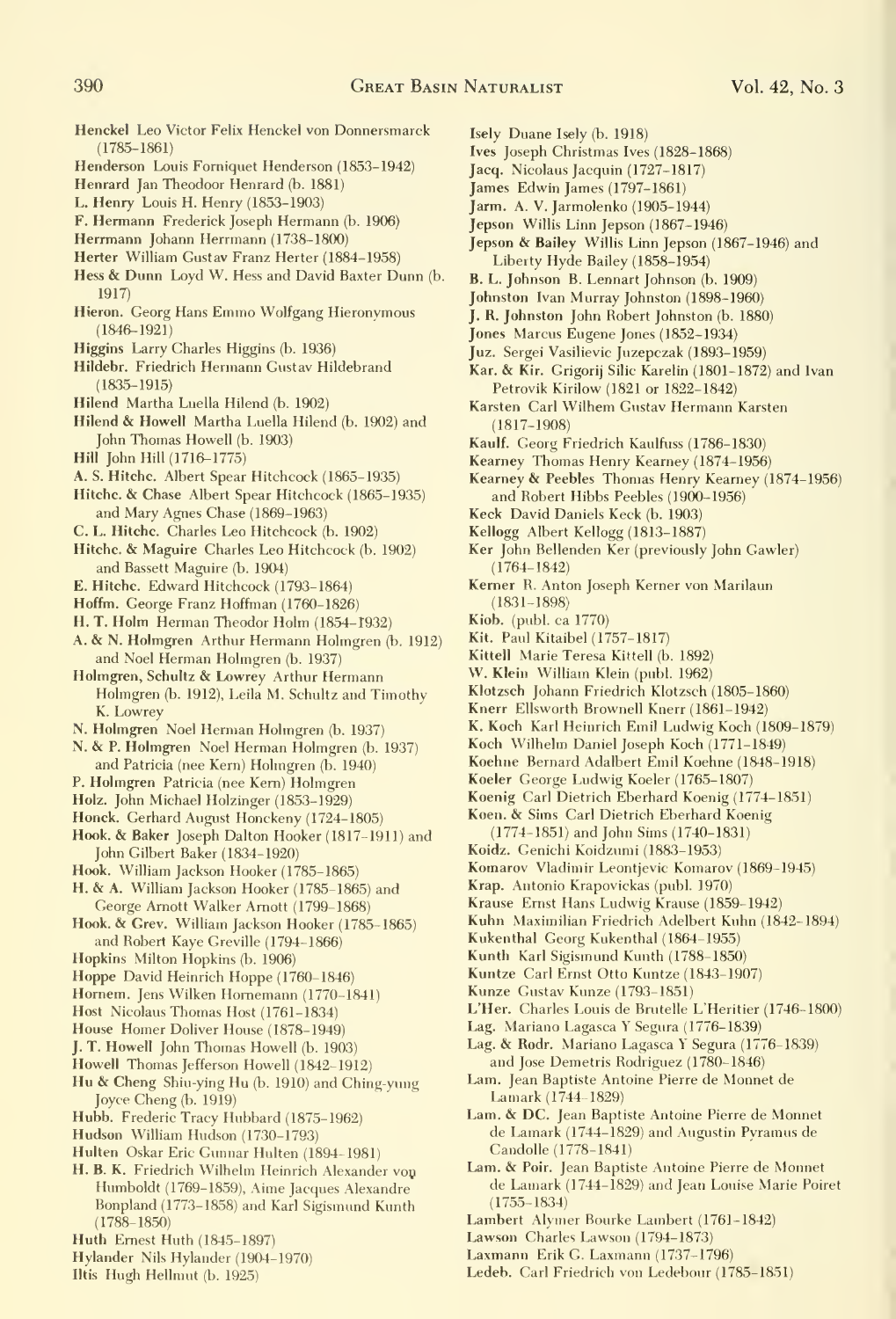- Lehm. Johann Georg Christian Lehmann (1792-1860)
- Leiberg John Bemhard Leiberg (1853-1913)
- Lej. Alexandre Louis Simon Lejeune (1779-1858)
- Lellinger David Bruce Lellinger (b. 1937)
- Lem. Charles Antoine Lemaire (1801-1871)
- Lemmon John Gill Lemmon (1832-1908)
- Lepage Ernest Lepage (b. 1905)
- Less. Christian Friedrich Lessing (1809-1862)
- H. Levl. Augustin Abel Hector Leveille (1863-1918)
- Lewis & Szweykowski Frank Harlan Lewis (b. 1919) and Jerzv Szweykowski (b. 1925)
- Leysser Friedrick Wilhelm Leysser (1731-1815)
- Lilj. Samuel Liljeblad (1761-1815)
- Lindl. John Lindley (1799-1865)
- Lindl. & Gord. John Lindley (1799-1815) and George Gordon (1806-1879)
- Lindl. & Paxt. John Lindley (1799-1865) and Joseph Paxton (1803-1865)
- Lindsay George Edmund Lindsay (b. 1916)
- Link Johann Heinrich Friedrich Link (1767-1851)
- L. Carl von Linnaeus (1707-1778)
- Little Elbert Luther Little Jr. (b. 1907)
- Litv. Dmitrij Ivanovitsch Litvinov (1854-1929)
- Lois. Jean Louis August Loiseleur-Deslongchamps (1774-1849)
- Long Stephen Harriman Long (1784-1864)
- Loudon John Claudius Loudon (1783-1843)
- Lour. Joao de Loureiro (1717-1791)
- Love Askell Love (b. 1916)
- Love & Love Askell Love (b. 1916) and Doris Love (b. 1918)
- Lund Peter Wilhelm Lund (1801-1880)
- Maebr. & Payson James Francis Macbride (1892-1976) and Edwin Blake Payson (1893-1927)
- Maebr. James Francis Macbride (1892-1976)
- MacGregor Donald Macgregor (1877-1933)
- Mack. Kenneth Kent Mackenzie (1877-1934)
- Mack. & Bush Kenneth Kent Mackenzie (1877-1934) and Benjamin Franklin Bush (1858-1937)
- Macmillan Conway Macmillan (1867-1929)
- Macoun John Macoun (1831-1920)
- Maguire Bassett Maguire (b. 1904)
- Maguire & Cronq. Bassett Maguire (b. 1904) and Arthur John Cronquist (b. 1919)
- Maguire & Holmgren Bassett Maguire (b. 1904) and Arthur Hermann Holmgren (b. 1912)
- Maguire & Woodson Bassett Maguire (b. 1904) and Robert Everard Woodson (1904-1963)
- Makino Tomitaro Makino (1862-1957)
- Malte Malte Oscar Malte (1880-1933)
- Manetti Guiseppe Manetti (1831-1858)
- Mansfeld Rudolf Mansfeld (1901-1960)
- Marcv Randolph Barnes Marcv (1812-1887)
- Marshall Humphry Marshall (1722-1801)
- W. T. Marshall William Taylor Marshall (1886-1957)
- J. Martin James Stillman (b. 1914)
- Martin Robert F. Martin (b. 1910)
- Martins Carl Friedrich Phillipp von Martins (1794-1868)
- Mason Herbert Louis Mason (b. 1896)
- Mathias Mildred Esther Mathias (b. 1906)
- Math. & Const. Mildred Esther Mathias (b. 1906) and Lincoln Constance (b. 1909)
- Maxim. Carl Johann Maximowicz (1827-1891)
- Maxon William Ralph Maxon (1877-1948)
- McClatchie Alfred James McClatchie (b. 1906)
- McClelland John McClelland (1805-1883)
- McClintock & Epling Elizabeth May McClintock (b. 1912) and Carl Clawson Epling (1894-1968)
- McKelvey Susan Delano McKelvey (b. 1883)
- McVaugh Rogers McVaugh (b. 1909)
- Medicus Friedrich Casimir Medicus (Medikus) (1736-1808)
- Merr. Elmer Drew Merrill (1876-1956)
- Mett. Georg Heinrich Mettenius (1823-1866)
- Mey. & Scherb. Bemhard Meyer (1767-1836) and Johannes Scherbius (1769-1813)
- C. A. Mey. Carl Anton Andreevic von Meyer (1795-1855)
- E. Mey. Ernst Heinrich Friedrich Meyer (1791-1858)
- F. G. Meyer Frederic Gustav Meyer (b. 1917)
- Mez Carl Christian Mez (1866-1944)
- Miehx. Andre Michaux (1746-1802)
- Miers John M. Miers (1789-1879)
- Milde Carl August Julius Milde (1824-1871)
- Miller Phillip Miller (1691-1771)
- Milliken Jessie Milliken (b. 1887)
- Millsp. Charles Frederick Millspaugh (1854-1923)
- Mirbel Charles Francois Brisseau de Mirbel (1776-1854)
- Moench Conrad Moench (1744-1805)
- Moore Thomas Moore (1821-1887)
- Moq. Christian Horace Benedict Alfred Moquin-Tandon (1804-1863)
- Moretti Giuseppe L. Moretti (1782-1853)
- Morong Thomas Morong (1827-1894)
- Morot Louis Rene Marie Francois Morot (1854-1915)
- Morton Conrad Vernon Morton (1905-1972)
- Mosher Edna Mosher (Publ. 1915)
- Muell.-Arg. Jean Mueller-Argoviensis (1828-1896)
- Muenchh. Otto von Muenchhausen (1716-1774)
- Muhl. Gotthiff Heinrich Ernest Muhlenberg
- (1753-1815)
- Munro William Munro (1818-1889)
- Munz Philip Alexander Munz (1892-1974)
- Munz & Klein Philip Alexander Munz (1892-1974) and William McKinley Klein (b. 1933)
- Murray John Andreas Murray (1740-1791)
- Nakai Takenoshin Nakai (1882-1952)
- Nash George Valentine Nash (1864-1921)
- Necker Noel Martin Joseph de Necker (1729-1793)
- Nees Christian Gottfried Daniel Nees von Essenbeck (1776-1858)
- Nees & Mey. Christian Gottfried Daniel Nees von Essenbeck (1776-1858) and Franz Julius Ferdinand Meyen (1804-1840)
- Neese & Welsh Elizabeth Janet Neese (b. 1934) and Stanley Larson Welsh (b. 1928)
- A. Nels. Aven Nelson (1859-1952)

(1782-1867)

Nels. & Kennedy Aven Nelson (1859-1952) and Patrick Beveridge Kennedy (1874-1930)

Neuwied Maximilian Alexander Philipp Wied-Neuwied

Nels. & Maebr. Aven Nelson (1859-1952) and James Francis Macbride (1892-1976)

E. Nels. Elias Emanuel Nelson (1876-1949) Nesom G. L. Nesom (publ. 1976)

Nevski Sergei Arsenjevic Nevski (1908-1938) Newberry John Strong Newberry (1822-1892) Nicollet Jean Nicholas Nicollet (1786-1843) Nieuwl. Julius Arthur Nieuwland (1878-1936)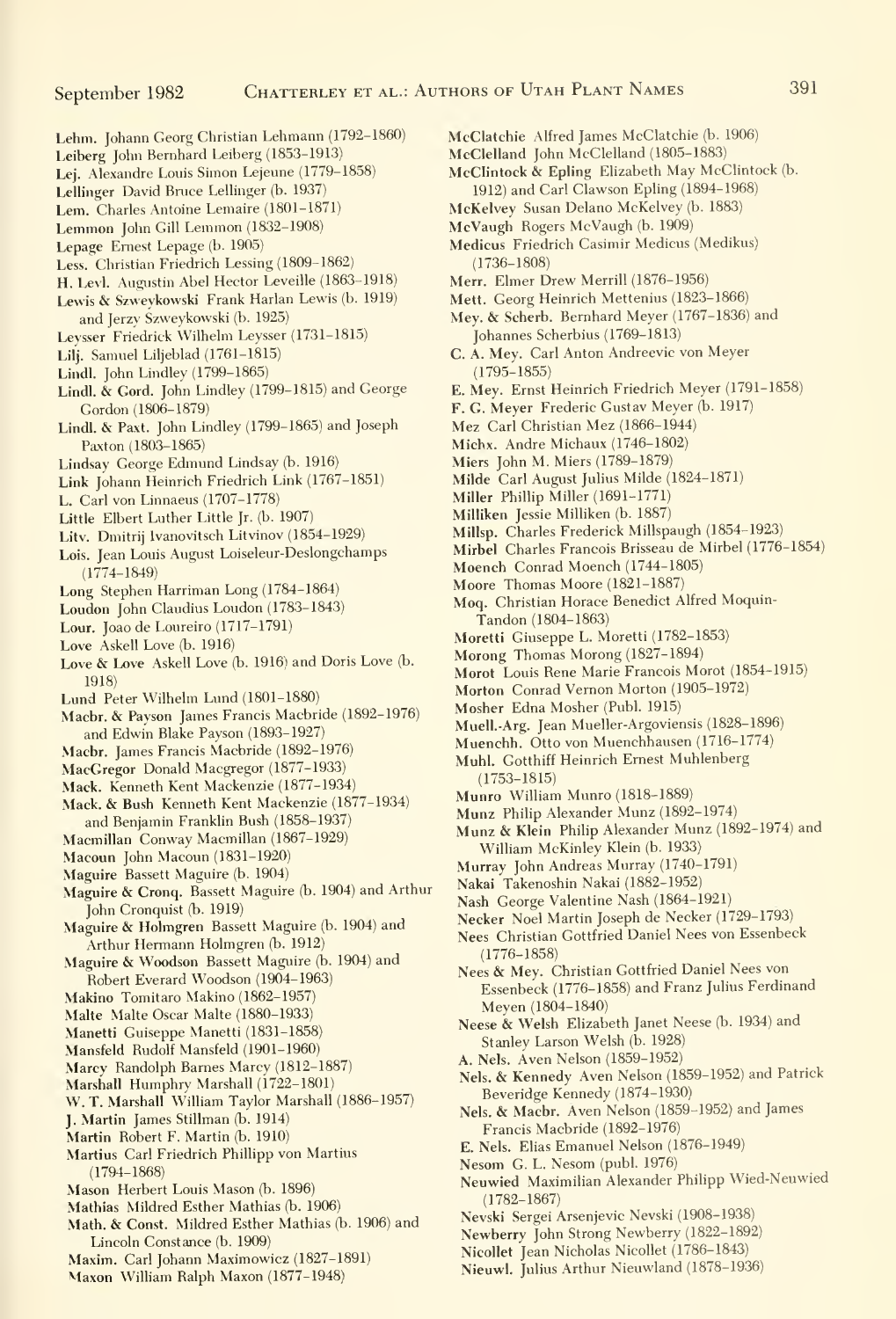Northstrom & Welsh Terry Edward Northstrom

- (b. 1945) and Stanley Larson Welsh (b. 1928) J. B. S. Norton John Bitting Smith Norton (1872-1966)
- Nutt. Thomas Nuttall (1786-1859)
- O'Neill Hugh Thomas O'Neill (1894-1969)
- Oakes William Oakes (1799-1848)
- Oeder Georg Christian von Oeder (1728-1791)
- OIney Stephen Thayer Olney (1812-1878)
- Opiz Philipp Maximilian Opiz (1787-1858)
- Ortega Casimiro Gomez Ortega (1740-1818)
- Ortgies Karl Eduard Ortgies (1829-1916)
- Osterh. George Everett Osterhout (1858-1937)
- Ottley Alice Maria Ottley (b. 1882)
- Ownbey Francis Marion Ownbey (b. 1910)
- G. B. Ownbey Gerald Bruce Ownbey (b. 1916)
- Pallas Peter Simon von Pallas (1741-1811)
- Pamp. Renato Pampanini (1875-1949)
- Parish Samuel Bonsall Parish (1838-1928)
- Parke John Grubb Parke (publ. 1855)
- Parker Kitty Lucille Parker (b. 1910)
- Parl. Filippo Parlatore (1816-1877)
- Parodi Lorenzo Raimundo Parodi (1895-1966)
- Parry Charles Christopher Parry (1823-1890)
- Pax Ferdinand Albin Pax (1858-1942)
- Pax & K. Hoffm. Ferdinand Albin Pax (1858-1942) and Karl August Otto Hoffmann (1853-1909)
- Paxton Joseph Paxton (1801-1865)
- Payne Willard William Payne (b. 1934)
- Payson Edwin Blake Payson (1893-1927)
- Pease & Moore Arthur Stanley Pease (1881-1964) and Albert Hanford Moore (b. 1883)
- Peck Morton Eaton Peck (1871-1959)
- Peebles Robert Hibbs Peebles (1900-1956)
- Pennell Francis Whittier Pennell (1886-1952)
- Perry Matthew Calbraith Perry (1794-1858)
- Pers. Christiaan Hendrick Persoon (1761-1836)
- Petrak Franz Petrak (1886-1973)
- Phil. Rudolf Amandus Philippi (1808-1904)
- Pilger Robert Knud Friedrich Pilger (1876-1953)
- Piller & Mitterp. Mathias Piller (1733-1788) and
- Ludwig Mitterpacher von Mitterburg (1734-1814) Pilz G. E. Pilz (publ. 1978)
- Piper Charles Vancouver Piper (1867-1926)
- Piper & Beattie Charles Vancouver Piper (1867-1926) and Frederick Steere Beattie (1884-1939)
- Planchon Jules Emile Planchon (1823-1888)
- Poir. Jean Louis Marie Poiret (1755-1834)
- Porsild Alf Erling Porsild (b. 1901)
- C. L. Porter Charles Lyman Porter (b. 1889)
- T. C. Porter Thomas Conrad Porter (1822-1901)
- Port. & Coult. Thomas Conrad Porter (1822-1901) and John Merie Coulter (1859-1928)
- Prain David Prain (1857-1944)
- PrantI Kari Anton Eugene Prantl (1849-1893)
- Presl Carel Borowag PresI (1794-1852)
- J. & C. Presl Jan Swatopluk Presl (1791-1849) and Carel Borowag Presl (1794-1852)
- Pringle James S. Pringle (b. 1937)
- Pritz. George August Pritzel (1815-1874)
- Purpus Joseph Anton Purpus (1860-1932)
- Pursh Frederick Traugott Pursh (1774-1820)
- Raf. Constantine Samuel Rafinesque-Schmaltz (1783-1840)
- Ramaley Francis Ramaley (1870-1942)
- Rattan Volney Rattan (1840-1915)
- Raup Hugh Miller Raup (b. 1901)
- Rauschert Stephen Rauschert (b. 1931)
- Raven Peter Hamilton Raven (b. 1936)
- Rech. Kari Rechinger (1867-1952)
- Rech. f. Karl Heinz Rechinger (b. 1906)
- Red. Pierre Joseph Redoute (1761-1840)
- Rees Abraham Rees (1743-1825)
- Regel Eduard August von Regel (1815-1892)
- Rehder Alfred Rehder (1863-1949)
- Rehmann Antoni Rehmann (1840-1917)
- Reichenb. Heinrich Gottlieb Ludwig Reichenbach (1793-1879)
- Retz. Anders Jahan Retzius (1742-1821)
- Reveal James Lauritz Reveal (b. 1941)
- Reveal & Brotherson James Lauritz Reveal (b. 1941) and Jack D. Brotherson (b. 1938)
- Reveal, Broome, & Beatley James Lauritz Reveal (b. 1941), C. Rose Broome and Janice C. Beatley
- Rich. Louis Claude Marie Richard (1754-1821)
- A. Richards Alfred Richardson (publ. 1976)
- Richards. John Richardson (1787-1865)
- Richter Karl Richter (1855-1891)
- Ricker Percy Leroy Ricker (1878-1973)
- Riddell John Leonard Riddell (1807-1865)
- J. W. Robbins James Watson Robbins (1801-1879)
- Robins. Benjamin Lincoln Robinson (1864-1935)
- Robins. & Fern. Benjamin Lincoln Robinson (1864-1935) and Merritt Lyndon Fernald (1873-1950)
- Robins. & Greenm. Benjamin Lincoln Robinson
- (1864-1935) and Jesse More Greenman (1867-1951) Roehl. Johann Christoph Roehling (1757-1813)
- Roemer Johann Jacob Roemer (1763-1819)
- 
- R. & S. Johann Jacob Roemer (1763-1819) and Josef August Schultes (1773-1831)
- RoezI Benito Roezl (1824-1885)
- Rohrb. Paul Rohrbach (1847-1871)
- Rollins Reed Clark Rollins (b. 1911)
- Rollins & Shaw Reed Clark Rollins (b. 1911) and Elizabeth Anne Shaw (b. 1938)
- Rose Joseph Nelson Rose (1862-1928)
- Rose & Painter Joseph Nelson Rose (1862-1928) and Joseph Hannum Painter (1879-1908)
- Rosend. Cari Otto Rosendal (1875-1956)
- Rosend., Butters, & Lakela Carl Otto Rosendal (1875-1956), Frederic King Butters (1878-1945) and Olga Korhoven Lakela (b. 1890)
- Roth Albrecht Wilhelm Roth (1757-1834)
- Rothm. Werner Hugo Paul Rothmaler (1908-1962)

Ruiz & Pavon Hipolito Ruiz (1754-1815) and Jose

J. H. Schaffn. John Henry Schaffner (1866-1939) Schauer Johann Conrad Schaure (1813-1848)

- Rothr. Joseph Trimble Rothrock (1839-1922)
- Rottb. Christen Friis Rottboell (1727-1797) Rowley Gordon D. Rowley (b. 1921)

Rudd Velva E. Rudd (b. 1910)

Antonio Pavon (1750-1844) Rumpler Theodor Rumpler (1817-1891) Rupr. Franz Josef Ruprecht (1814-1870) Rydb. Per Axel Rydberg (1860-1931) St. John Harold St. John (b. 1892) St.-Yves Alfred Saint-Yves (1855-1933) Salisb. Richard Anthony Salisbury (1761-1829) Sarg. Charies Sprague Sargent (1841-1927) Savi C. Gaetano Savi (1769-1844)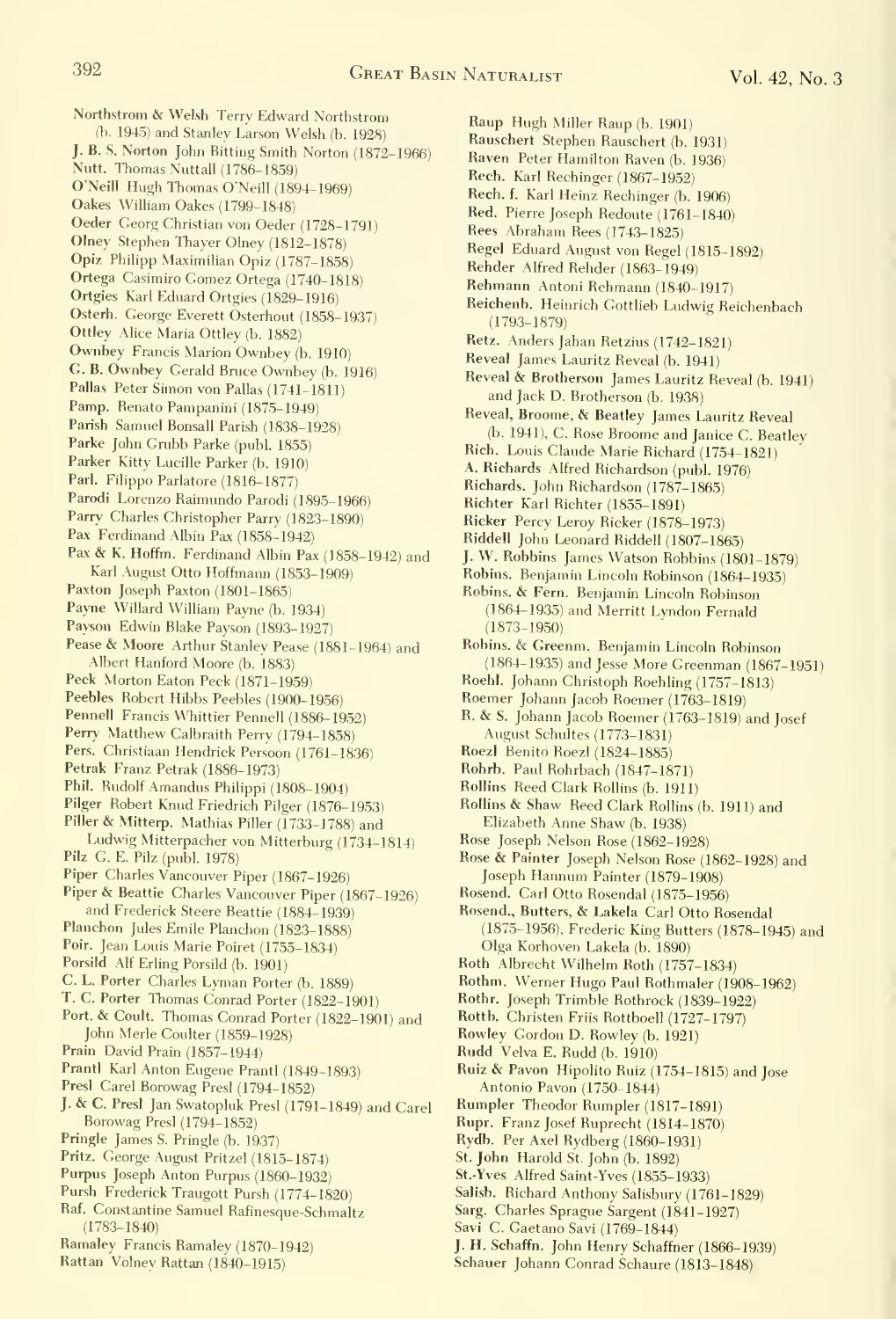Scheele George Heinrich Adolf Scheele (1808-1864) Schinz & R.Keller Hans Schinz (1858-1941) and Robert Keller (1854-1939) Schkuhr Christian Schkuhr (1741-1811) Schlecht. Diederich Franz Leonhard von Schlechtendal (1794-1866) Schleicher Johann Christoph Schleicher (1768-1834) Schleiden Matthias Jacob Schleiden (1804-1881) Schneider Camillo Karl Schneider (1876-1951) Schnitzl. Adalbert Carl Friedrich Schnitzlein (1814-1868) Schoener Carol Susan Schoener (b. 1946) Schott Heinrich Wilhelm Schott (1794-1865) Schrader Heinrich Adolph Schrader (1767-1836) Schrank Franz von Paula von Schrank (1747-1835) Schreber Johann Christian Daniel von Schreber (1739-1810) Schultes Josef August Schultes (1773-1831) Schult. & Schult. Josef August Schultes (1773-1831) and Julius Hermann Schultes (1804-1840) Schultz-Bip. Carl Heinrich Schultz-Bipontinus (1805-1867) Schuiz Otto Eugene Schulz (1874-1936) K. Schum. Karl Moritz Schumann (1851-1904) Schur Philipp Johann Ferdinand Schur (1799-1878) Schweigger August Friedrich Schweigger (1783-1821) Schweigg. & Koerte August Friedrich Schweigger (178.3-1821) and Franz Koerte (1782-1845) Schwein. Ludwig David von Schweinitz (1780-1834) Scop. Giovanni Antonio Scopoli (1723-1788) Scribn. Frank Lamson Scribner (1851-1938) Scribn. & Merr. Frank Lamson Scribner (1851-1938) and Elmer Drew Merrill (1876-1956) Scribn. & Sm. Frank Lamson Scribner (1851-1938) and Jared Gage Smith (1866-1925) Scribn. & Will. Frank Lamson Scribner (1851-1938) and Thomas Albert Williams (1865-1900) Seemann Berthold Carl Seeman (1825-1871) Selander Nils Sten Edward Selander (1891-1957) Sellow Friedrich Sellow (1789-1831) Sendt. Otto Sendtner (1813-1859) Sennen & Pau Frere Sennen (1861-1937) and Carlos Pau y Espanol (1857-1937) Ser. Nicolas Charles Seringe (1776-1858) Shear Cornelius Lott Shear (1865-1956) Sheldon Edmund Perrv Sheldon (b. 1869) Shinn. Llovd Herbert Shinners (1918-1971) Shinz & Thell. H. Shinz (1858-1941) and Albert Thellung (1881-1928) Sibth. John Sibthorp (1758-1796) Sieb. & Zucc. Philipp Franz Siebold (1796-1866) and Joseph Gerhard Zuccarini (1797-1848) Silliman Benjamin Silliman (1779-1864) Silveus William Arento (b. 1875) Sitgr. Lorenzo Sitgreaves (b. 1888) Slosson Margaret Slosson (b. 1873) Small John Kunkel Small (1869-1938) Small & Cronq. John Kunkel Small (1869-1938) and Arthur John Cronquist (b. 1919) Smiley Frank Jason Smilev (b. 1880) C. P. Sm. Charles Piper Smith (1877-1955) **J. E. Sm.** James Edward Smith (1759-1828)

- J. G. Sm. Jared Gage Smith (1866-1925)
- Smyth Bernard Bryan Smyth (1843-1913)
- Sobol. Gregorius Fedorovitch Sobolevski (1741-1807)
- Solbrig Otto Thomas Solbrig (b. 1930)
- Soulange-Bodin Ettienne Soulange-Bodin (1774-1846)
	- Spach Edouard Spach (1801-1879)
- Spegaz. Carlo Lingi Spegazzini (1858-1926)
- Sprengel Kurt Polycarp Joachim Sprengel (1766-1833)
- Stacey John William Stacey (1871-1943)
- Standley Paul Carpenter Standley (1884-1963)
- Stansb. Howard Stansbury
- Stapf Otto Stapf (1857-1933)
- Staudt Gunther Staudt (publ. 1961)
- Sternb. Caspar Maria (Graf) von Sternberg (1761-1838)
- Steudel Ernst Gottlieb von Steudel (1783-1856)
- Stockwell William Palmer Stockwell (1898-1950)
- Stokes Susan Gabriella Stokes (1868-1954)
- Strother John Lance Strother (b. 1941)
- Stuckey Ronald Lewis Stuckey (b. 1938)
- Sturm Jakob W. Sturm (1771-1848)
- Sudw. George Bishop Sudworth (1864-1927)
- Suksd. Wilhelm Nikolaus Suksdorf (1850-1932)
- Svenson Henry Knute Svenson (b. 1897)
- Swallen Jason Richard Swallen (b. 1903)
- Swartz Olof Peter Swartz (1760-1818)
- Sweet Robert Sweet (1783-1835)
- Syme John Thomas Irvine Boswell Syme (1822-1888)
- Tateoka Tuguo Tateoka (b. 1931)
- Taub. Paul Hermann Wilhelm Taubert (1862-1897)
- Tausch Ignaz Friedrich Tausch (1793-1848)
- Ten. Michele Tenore (1780-1861)
- Thell. Albert Thellung (1881-1928)
- Theobald William Louis Theobald (b. 1936)
- Theobald & Tseng William Louis Theobald (b. 1936) and Chiao C. Tseng (publ. 1964)
- Thieb. Arsenne Thiebaud de Bemeaud (1777-1850)
- H. J. Thompson Henry Joseph Thompson (b. 1921)
- Thompson & Roberts Henry Joseph Thompson (b. 1921) and Roberts
- Thompson Zadock Thompson (1796-1856)
- Thuill. Jean Louis Thuillier (1757-1822)
- Thunb. Carl Peter Thunberg (1743-1828)
- Thurber George Thurber (1821-1890)
- Tidestr. Ivar Frederick Tidestrom (1864-1956)
- Tidestr. & Kittell Ivar Frederick Tidestrom (1864-1956) and Sister Marie Teresa Kittell (b. 1892)
- Toft & Welsh Catherine Ann Toft (b. 1950) and Stanley Larson Welsh (b. 1928)
- Tomb Andrew Spencer Tomb (b.1943)
- Torr. John Torrey (1796-1873)
- Torr. & Frem. John Torrev (1796-1873) and John Charies Fremont (1813-1890)
- T. & G. John Torrev (1796-1873) and Asa Gray (1810-1888)
- Torr. & Hook. John Torrey (1796-1873) and William James Hooker (1785-1865)
- Trautv. Ernst Rudolf von Trautvetter (1809-1889)
- Trel. William Trelease (1857-1945)
- Trev. Ludolf Christian Treviranus (1779-1864)
- Trin. Cari Bernhard von Trinius (1778-1844)
- Trin. & Rupr. Carl Bernhard von Trinius (1778-1844) and Franz Josef Ruprecht (1814-1870)
- Turcz. Porphir Kiril Nicolas Stepanovich Turczaninow (1796-1864)
- Turner Billie Lee Turner (b. 1925)
- Underw. Lucien Marcus Underwood (1853-1907)
- Vahl Martin Hendriksen Vahl (1749-1804)
- Vail Anna Murray Vail (b. 1863)